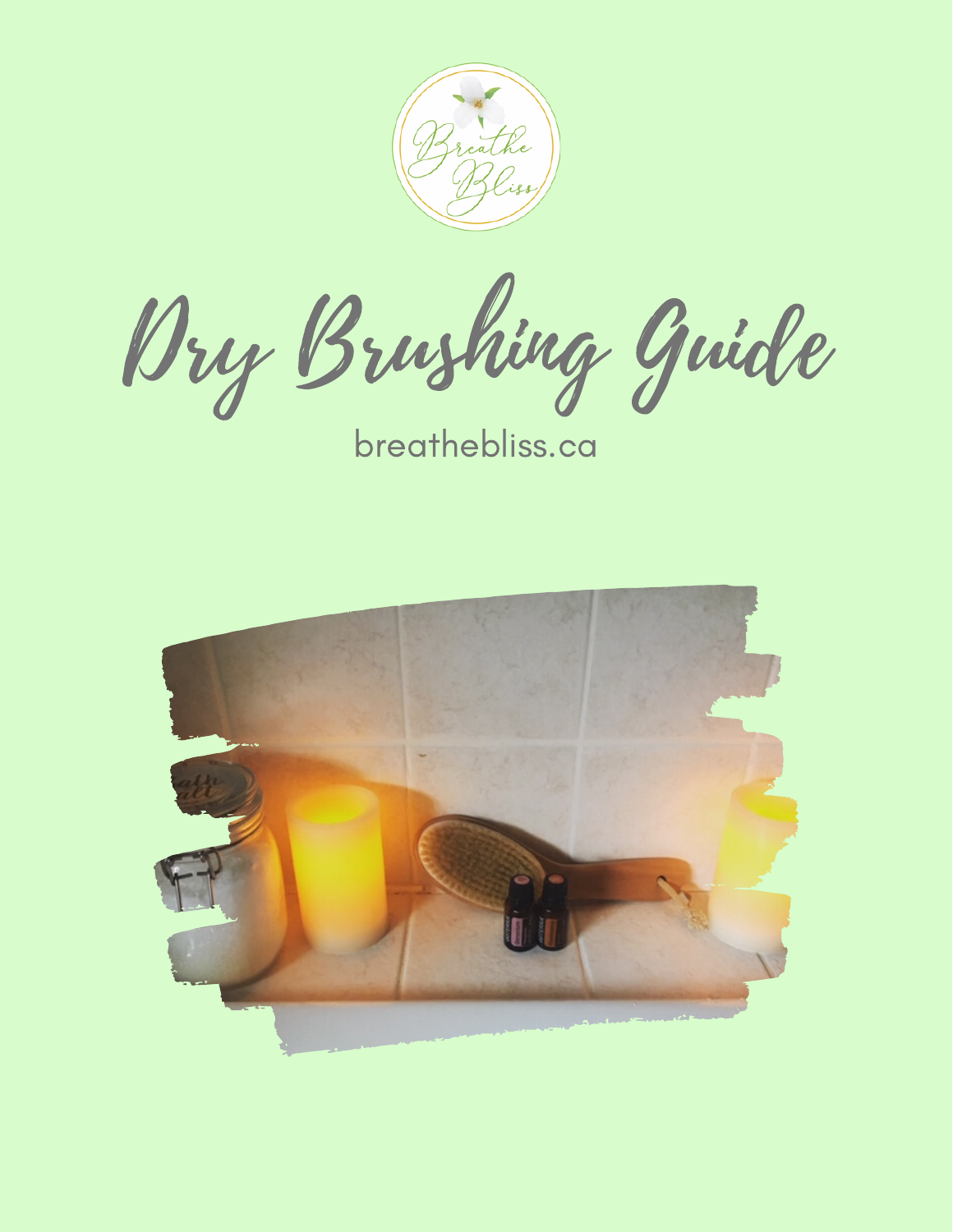Why we should dry brush

We brush our hair and our teeth (hopefully), why wouldn't we brush our skin? During my Ayurvedic Health training, they stressed the benefits of dry brushing... so here's why we should dry brush our skin..

- It naturally exfoliates the skin and helps shed dead skin cells.
- It encourages new cell renewal which results in smoother and brighter skin.
- It helps with ingrown hairs.
- It's to improves blood circulation and is great to do in the morning to help wake up.
- It increases lymphatic drainage. Many of these lymph vessels are beneath the skin.
- Brushing regularly helps stimulate lymph flow within the body and helps the body detoxify itself naturally.
- Dry skin brushing helps our skin to absorb nutrients by eliminating clogged pores and ridding of dirt, oils, environmental toxins etc... and it feels great too!

Good news is I do most of my self care time at home and in my bathroom... don't get me wrong, I love spa days, but I've incorporated dry brushing, scrubs, masks and baths apart of my routine... it's peaceful, cost efficient and beneficial to our bodies and minds.

To get started with dry brushing, all you need is a natural bristle brush. You can find these at many natural health food stores.

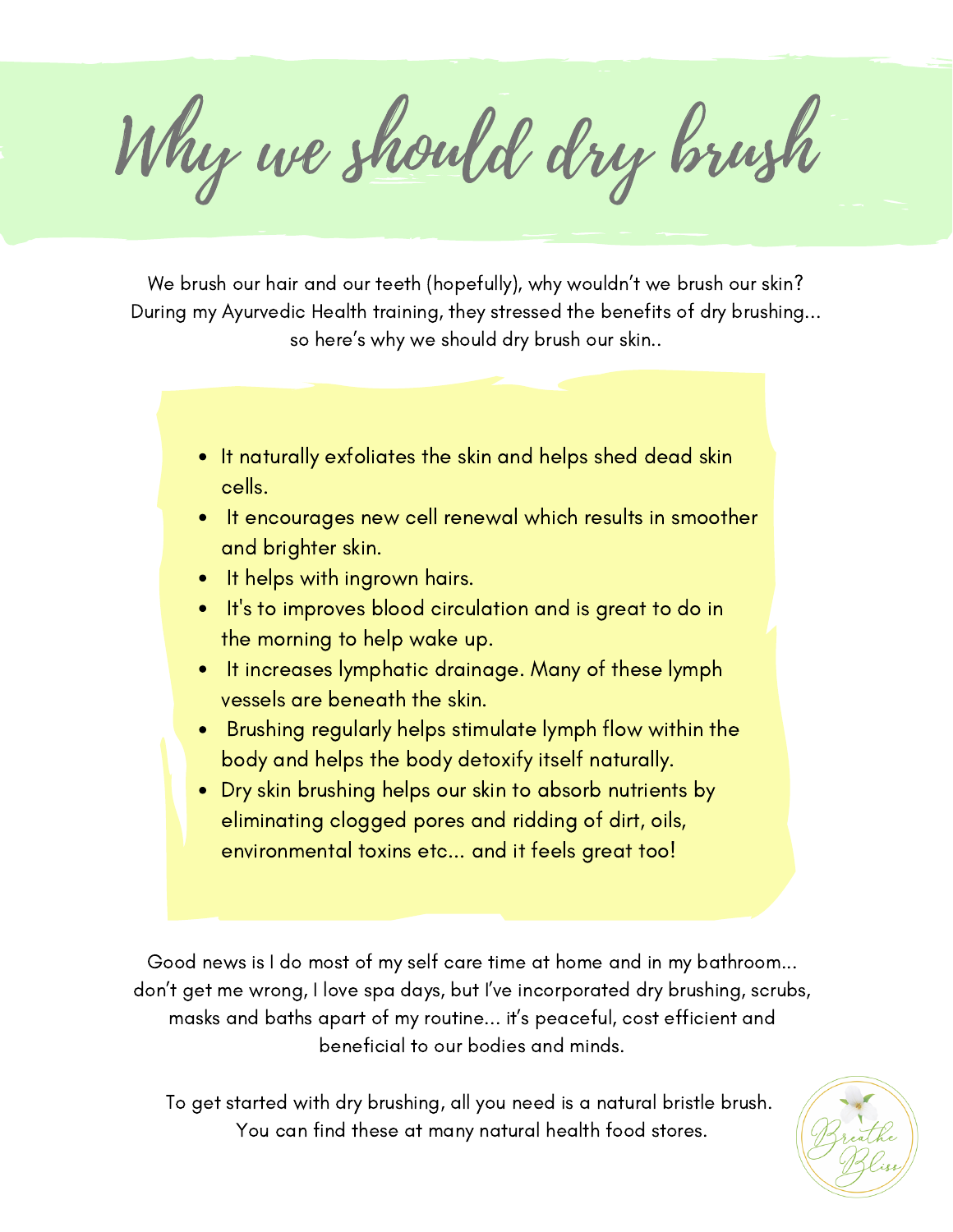Simple steps for dry brushing

- Start on dry skin before bathing/showering. Go over each area 5 times.
- Begin at the ankles in an upward sweeping motion towards the heart (the lymph fluid flows through the body towards the heart, so it's important that we brush in the same direction to direct it to where it needs to go). Go up the feet, shins, calves, quads.
- Then sweep up the arms towards heart.
- On the stomach and armpits, go in a clockwise circular motion to help with digestion and detoxification.
- Be gentle over softer/sensitive skin around the chest/breasts/neck still sweeping towards the heart.
- If you have a long enough handle, you can sweep over the back towards the heart as well.
- Use a softer, smaller, gentler dry brush for the face too.
- Showering after is best to wash away the dead skin cells.
	- Alternating temperatures in the shower from hot to cold will further invigorate the skin and stimulate blood circulation.
	- Never brush over inflamed/sensitive skin, sores, wounds, sunburned skin or skin cancer.